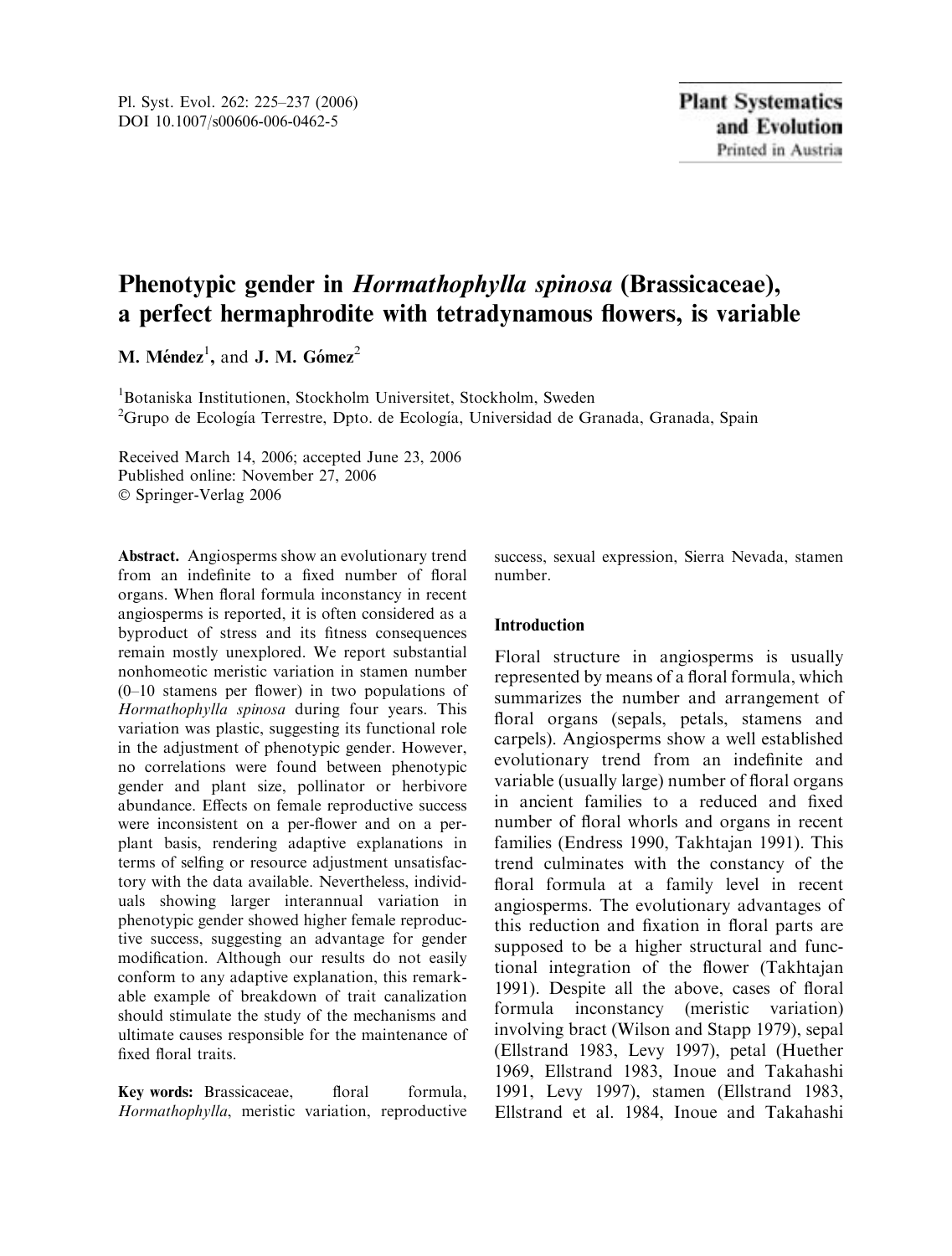1991, Levy 1997) and carpel number (Saunders 1923, Arber 1931, Ellstrand 1983, Ellstrand and Mitchell 1988, Levy 1997) have been reported. In some cases, it has been shown that those 'abnormal' flowers were not anecdotal in populations (over 50% of flowers, Wilson and Stapp 1979; 10% of flowers, Ellstrand 1983). Reports have been mostly descriptive (Huether 1969, Ellstrand 1983, Ellstrand and Mitchell 1988, Inoue and Takahashi 1991) or have explored the environmental or genetic basis of the inconstancy (Huether 1968, Wilson and Stapp 1979, Levy 1997). Usually no function has been attributed to 'abnormal flowers', which have often been considered as a byproduct of stress (Huether 1968, Wilson and Stapp 1979). Fitness consequences of meristic variation remain mostly unexplored.

Sex allocation theory (Charnov 1982) provides a suitable framework to analyze the functionality of meristic variation. Modification of phenotypic gender, i.e. relative allocation to male vs. female structures, has been documented for a number of species in which the number of floral structures is not fixed (Muntingia calabura, Bawa and Webb 1983, Potentilla anserina, Eriksson 1987, Ranunculus, Pickering and Ash 1993, Paeonia cambessedesii, Méndez and Traveset 2003). Floral formula constancy entails that phenotypic gender becomes more fixed in recent compared to more basal angiosperms. Taxa with a constant floral formula can modify their phenotypic gender only by means of subtile variability in the number of pollen grains and/or ovules per flower (Orchidaceae: Piper and Waite 1988, Malvaceae: Havens et al. 1995) or in the relative size of sexual organs (Campbell 1992, Kudo et al. 2001, Ishii and Sakai 2002). Nevertheless, many recent families lack this variability-particularly, in the number of ovules per flower (Takhtajan 1991) - and are able to modify mostly their functional gender, i.e. their fitness gains through male vs. female gender (Mazer et al. 1989, Klinkhamer and de Jong 1993). Meristic variation reintroduces the possibility of modification of phenotypic gender in these taxa.

Brassicaceae is a recent family that shows a remarkably constant floral ground plan, with four sepals, four petals, two carpels and six stamens (Hedge 1976, Hall et al. 2002; see Endress 1992 for exceptions). Tetradynamous stamens emerge as a synapomorphy in phylogenetic reconstructions of Brassicaceae (Hall et al. 2002). Hormathophylla spinosa (L.) Küpfer is a long-lived Brassicaeae shrub inhabiting the high mountains of the Western Mediterranean. As all crucifers, this shrub is described as having a tetradynamous androecium with six stamens (the perfect hermaphrodite flower) (Castroviejo et al. 1993). However, in the Sierra Nevada mountains (SE Spain) we have observed that the number of stamens per flower highly varies from 0 to 10. This entails a remarkable violation of floral formula constancy within a family traditionally characterized by a fixed floral formula. In this communication, by studying more than 4000 flowers from 50 plants in two populations during four years, we 1) describe the pattern of gender variation at several spatial and temporal scales, 2) analyze the factors, both intrinsic (such as plant size, flower production or flower size) and extrinsic (such as herbivory and previousyear gender expression) that affect gender expression, 3) investigate the functional role of the phenotypic gender expressed by each plant, in terms of pollinator attraction and efficiency, as well as floral herbivores and predispersal seed predator incidence, and finally 4) determine the effect of the phenotypic gender on the female reproductive success of the plants.

### Materials and methods

Plant natural history and study sites. Hormathophylla spinosa is a long-lived shrub inhabiting the high mountains of the Western Mediterranean. In Sierra Nevada mountains (SE Spain), this species occurs from 1600 to 3300 m above sea level (a.s.l.). In these mountains, this species is pollinated by a wide and diverse pollinator assemblage, outstanding the endemic ant Proformica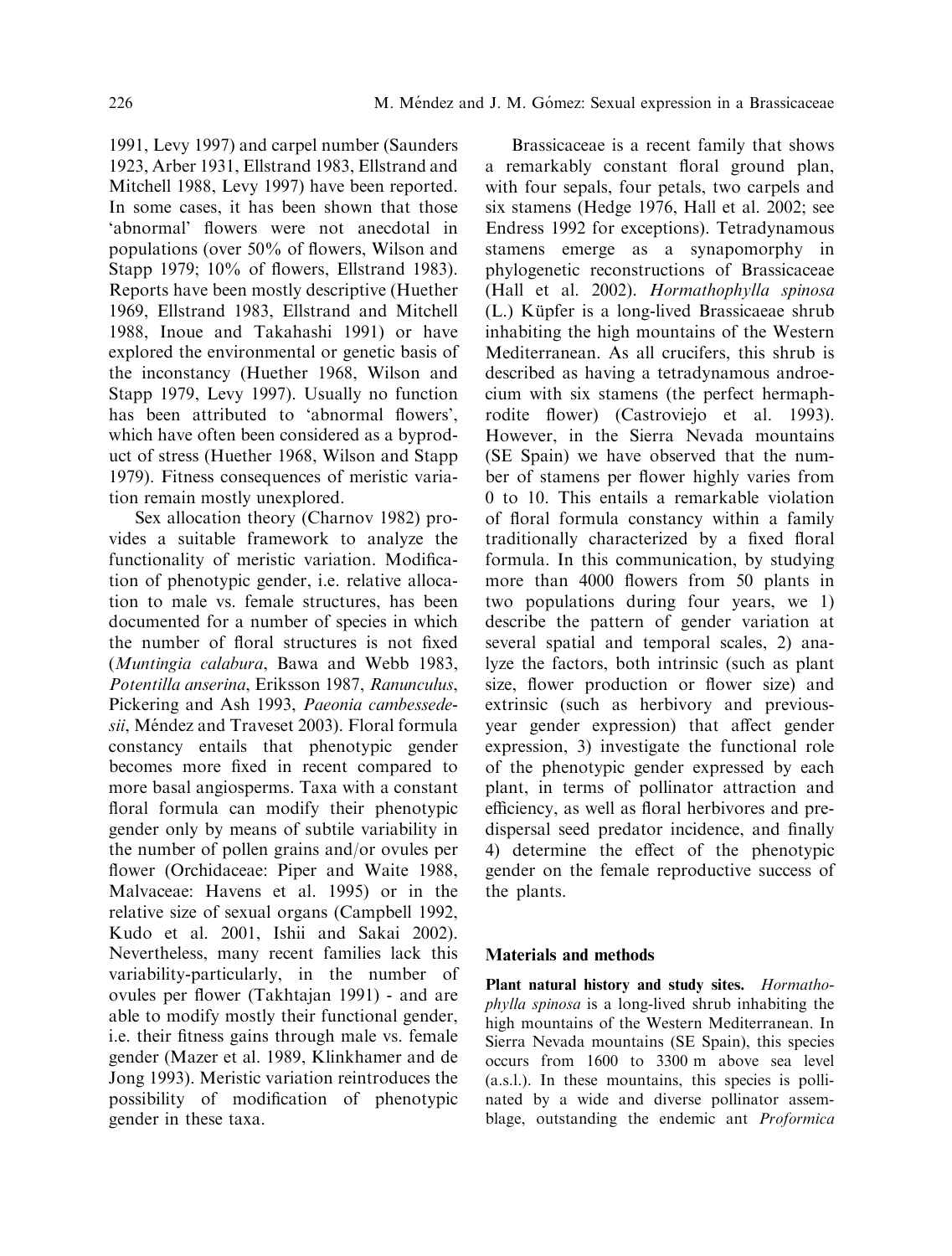*longiseta* (Formicidae), several species of flies, hoverflies and solitary bees (Gómez and Zamora 1999). Although H. spinosa is self-compatible, it requires pollinators for full seed set. At highest elevations H. spinosa is also wind-pollinated (Gómez and Zamora 1996). This species invariably has four ovules per flower (Gómez and Zamora 1999). Many flowers and fruits are consumed by ungulates, mainly Spanish ibex Capra pyrenaica and domestic sheep (Gómez and Zamora 2000, Gómez and González-Megías 2002). Ripe seeds in surviving fruits are depredated within the fruit by a weevil seed predator, Ceutorhynchus sp. nov. (Curculionidae; Gómez and Zamora 1994).

This study was conducted in two populations from the high mountains of the Sierra Nevada (Spain). The first population (population B hereafter) is located at Cabecera del Rı´o San Juan (2500 m a.s.l.). The second population (population C hereafter) is located at Cabecera del Rı´o Veleta (3130 m a.s.l.). Both populations had H. spinosa as dominant species, in similar densities  $(87.5 \pm 13.6)$  and 74.2  $\pm$  15.1 individuals/100 m<sup>2</sup> in populations B and C respectively) and were located on dry slopes with rocky substrate in which more than 60% of surface was open sites.

Estimation of phenotypic gender. Phenotypic gender of individual  $i$  can be quantified by means of the 'femaleness' index, G, developed by Lloyd and Bawa (1984). This index varies from 0 (complete female) to 1 (complete male) and is calculated by means of the formula:

$$
G = \frac{f_i}{f_i + E \cdot m_i}
$$

where  $f_i$  is a measure of investment in female function (the sum of carpels in the flowers sampled in our case),  $m_i$  is a measure of investment in male function (the sum of stamens in the flowers sampled in our case), and  $E$  is an equivalence factor which measures the ratio of investment in female and male structures in the whole population.  $E$  is calculated as

$$
E = \frac{\sum f_i}{\sum m_i}
$$

and it accounts for the uneven production of female and male structures per flower.

When G is calculated using the number of floral structures and is applied to hermaphroditic species with a variable number of sexual structures per flower, E must be empirically obtained for each data set (e.g. Pickering and Ash 1993). For hermaphroditic species with a constant floral formula, as in Brassicaceae, both E and G are constant by definition. In fact,  $G$  is 0.5 (meaning equal relative investment in male and female structures) and  $E$  is simply the ratio of carpels to stamens in a flower  $(E = (2 \text{ carpels})/(6 \text{ stamens}) =$ 0.333). To explore the sexual expression of individuals showing meristic variation in stamen number, we calculated a modified index of femaleness, G', which indicates the departure in phenotypic gender with respect to the 'ideal of Brassicaceae', not with respect to the average phenotypic gender of the population. The formula for  $G'$  is the same as the one for G but utilises  $E = 0.333$  instead of the empirical E for our data set. As ovule number is not variable in our study species, variation in G' exclusively depends on the variation in stamen number. G' is a useful measure of gender for our purposes in this study; plants having six stamens in all their flowers have a  $G' = 0.5$  and those having more or less stamens than usual in Brasicaceae show values of G' lower or higher than 0.5, respectively. The only practical modification with respect to the traditional use of  $G$  is that average  $G'$ of the data set is not 0.5.

Calculations of G' were based on 19–33 flowers per individual in population B and 21–30 flowers in population C. G' was not calculated for a few individuals in which less than ten flowers were available. During 1988–91, a total of 20 and 30 individuals were studied in populations B and C, respectively, although not all individuals were sampled in all the years.

Sampling of ecological and fitness variables. We also quantified the following variables for each plant (see Gómez 1993, Gómez and Zamora 1999, Gómez and González-Megías 2002, for methodological details): 1) plant size (cm<sup>3</sup> ) estimated by measuring the two diameters and the height and fitting to a hemisphere; 2) flower production (number), estimated by counting the number of flowers in ten inflorescences per plant and the total number of inflorescences beared by that plant; 3) flower size (mm), quantified with a digital caliper as the length between the tips of two opposite petals; 4) flowering duration (days) quantified as the days lapsed from first to last flower production; 5)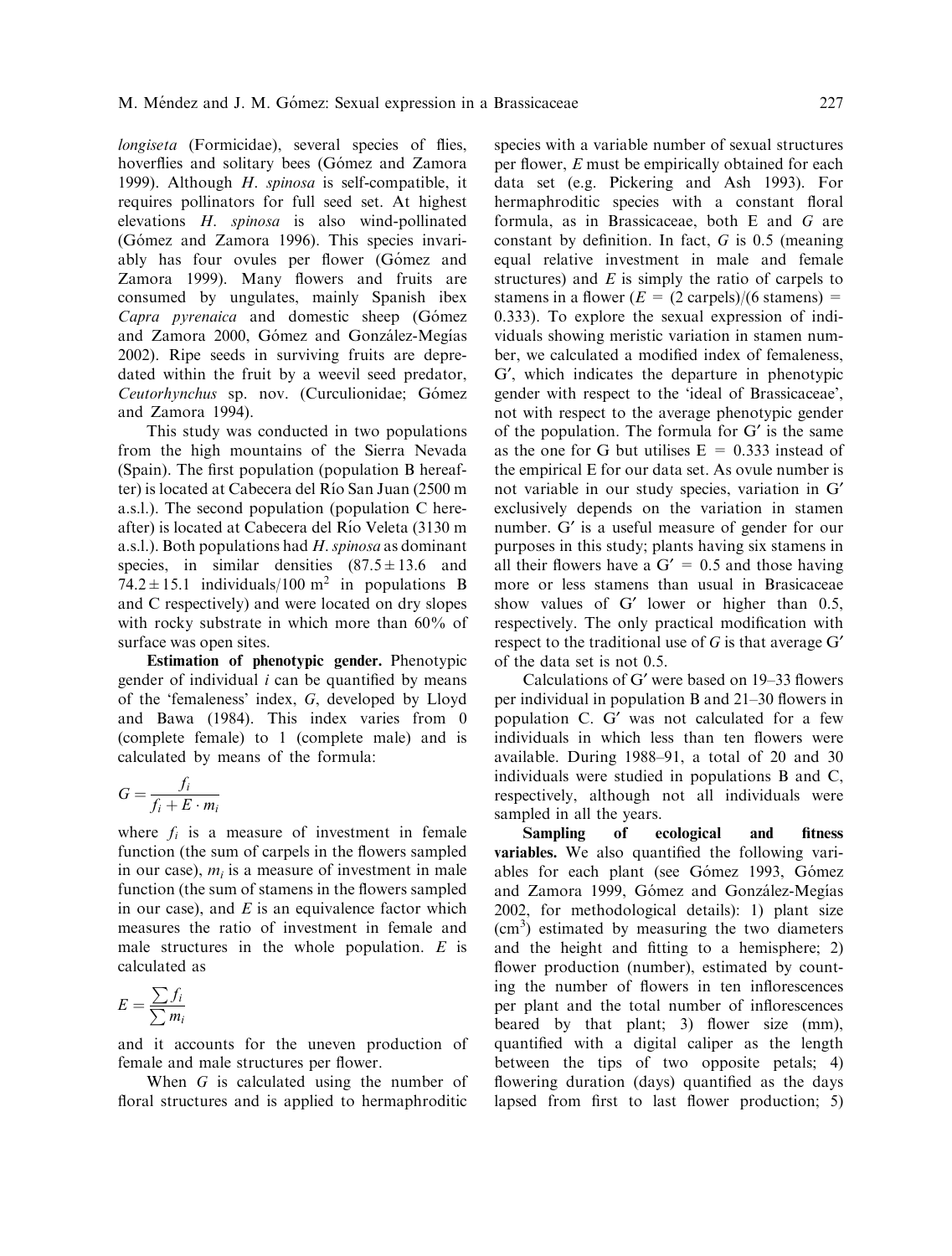flowering synchrony (index) defined as the number of days that a plant overlaped as an average with co-occurring plants; 6) pollinator abundance (insects 10 min<sup>-1</sup>), estimated by counting during 1-min censuses all the insects visiting flowers and contacting sexual organs per plant; 7) floral herbivores (Timarcha lugens, Chrysomelidae) abundance quantified as for the previous variable; 8) seed predator abundance (Ceutorhynchus sp., Curculionidae), quantified by counting the number of weevils per year in a sample of 50 fruits per plant; 9) fruit set, an estimate of female reproductive success, and quantified by dividing the number of ripe fruits per plant by the number of flowers produced; 10) seed set, another estimate of reproductive success, and quantified by dividing seed number by ovule number  $(=$ number of flowers  $\times$  4) produced per plant.

Statistical analyses. Kendall's tau was utilised to calculate year-to-year gender correlation, or concordance, for individual plants. Relationships between G' and ecological variables were studied by means of Pearson correlations. To analyze the effect of phenotypic gender on plant reproductive success, we fitted a Generalized Linear Model. In these models, we also introduced as covariates plant area and flower production, two traits affecting  $H$ . spinosa reproductive success (Gómez and Zamora 2000).

### Results

Patterns of variation in phenotypic gender. Variation in stamen number at a flower level. Flowers of H. spinosa in Sierra Nevada showed a remarkable variation in stamen number, contrary to the expectations for Brassicaceae (Fig. 1; Table 1). Percent of ''typical'' flowers, i.e. those with six stamens, ranged between 40 and 89% across years and populations (Table 1). We found flowers showing higher or lower stamen number with respect to the ''typical'' crucifer flower. Variability towards a decrease in stamen number was more obvious, both in extent  $(0-5$  vs. 7–10) as in numbers (Table 1). Flowers with more than six stamens were almost exclusively present in population C, while flowers with less than six stamens were present in both studied populations and, in general, overnum-

bered those with more than six stamens (Table 1).

Variation in sexual expression at an individual level. Individuals showing flowers with a number of stamens other than six ranged 66.7 to  $100\%$  in population B and 60 to 86.7% in population C (Table 1). In population B, a very broad range of G' values was found and many individuals substantially departed from a G' of 0.5 (Fig. 2). G' ranged 0.501-0.963 in 1988, 0.5–0.807 in 1989, 0.5-0.833 in 1990 and 0.5–1 in 1991 (Fig. 2). In population C, variation in G' was more limited and most individuals showed little departure from the G' value of 0.5 (Fig. 2). G' ranged  $0.447-0.514$ in 1988, 0.481–0.615 in 1989, 0.499–0.627 in 1990 and 0.472–0.726 in 1991 (Fig. 2). Consequently, there were between-population differences in G'  $(P < 0.001$ , one-way ANOVA).

Temporal variation in phenotypic gender. There was variability in sexual expression of the plants across different years, especially in population B (Fig. 2). From 14 plants followed for four years at population B, 50% showed a G' different from 0.5 in the four years, while the other 50% showed a G' different from 0.5 in three years. From 20 individuals followed for four years at population C,  $50\%$  departed from G' = 0.5 during the four years,  $25\%$  departed from  $G' = 0.5$ during three years,  $15%$  showed a G' different from 0.5 during two years and 5% departed from  $G' = 0.5$  in one study year only. Just one individual kept  $G' = 0.5$  during the four years. There was no strong correlation between phenotypic gender showed by plants in one year and their gender in the next year. In fact, the Kendall's tau comparing G' between years proved significant only in two year-by-year comparisons (1988 vs 1989 in population B:  $tau = -0.36$ ,  $P = 0.04$ ; 1990 vs 1991 in population C: tau =  $0.29$ ,  $P = 0.03$ ), and in both cases significance disappeared after Bonferroni corrections.

We quantified interannual variation in phenotypic gender by means of the CV of G' across years (CV was calculated only for those individuals with 3 or more years of data).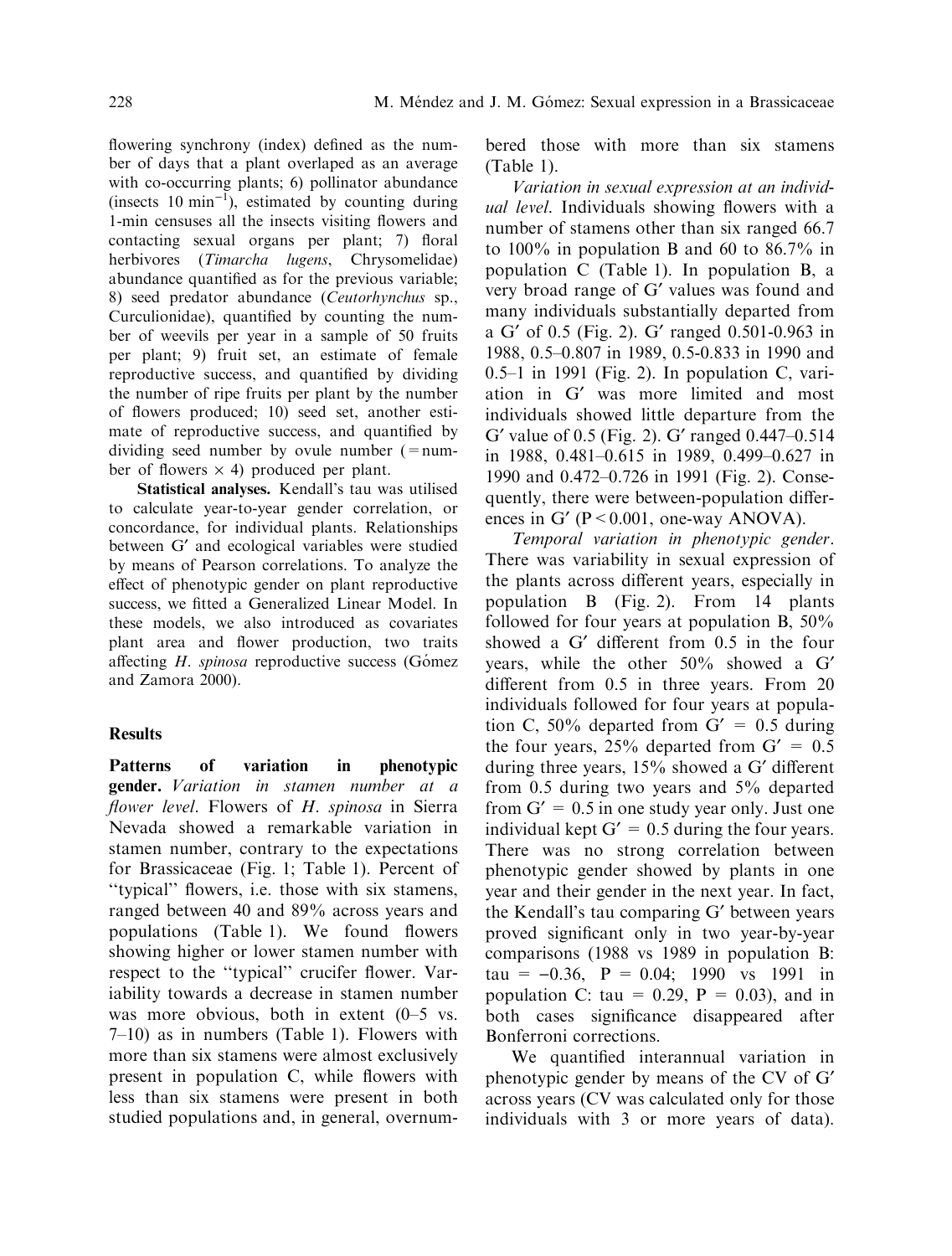

Fig. 1. Flowers of *Hormathophylla spinosa*: A 2 stamens, B 4 stamens, C 7 stamens, D 6 stamens

Distribution of CVs was clearly bimodal (Fig. 3) and allowed to distinguish between individuals of constant gender  $(CV < 0.05$ , average  $CV = 0.016$ ) from those of variable gender  $(CV \ge 0.089$ , average  $CV = 0.187$ ). Fifteen individuals (79.0%) in population B and four (14.8%) in population C were considered as variable (Fig. 2). These frequencies were significantly different  $(G_1 = 19.473)$ ,  $P < 0.0001$ ).

There was a significant positive correlation between  $CV$  and  $G'$  both in population B ( $r = 0.730$ ,  $P = 0.001$ ,  $N = 19$ ) and population C  $(r = 0.858, P < 0.001, N = 27)$ . This means that those individuals being more variable in sexual expression were also those departing most from the expected value of  $G' = 0.5$ .

Relationship between phenotypic gender and ecological variables. Correlation with average  $G'$ . The phenotypic gender  $G'$  correlated significantly only to flowering synchrony  $(r = 0.459, P = 0.048, N = 19)$  and flower size  $(r = -0.821, P = 0.001, N = 19)$  and only for population B. No significant correlation was found in population C. In addition, we did not find any apparent functional role of the phenotypic gender, since no relationship was found between G' and the abundance of pollinators, floral herbivores or seed predators in any of the study years and plant populations  $(P > 0.1$  in all cases).

Correlation with  $CV$  in  $G'$ . Labile individuals, those with higher  $CV$  in  $G'$ , did not differ in size from constant individuals ( $P > 0.49$  for both populations). In population B the indi-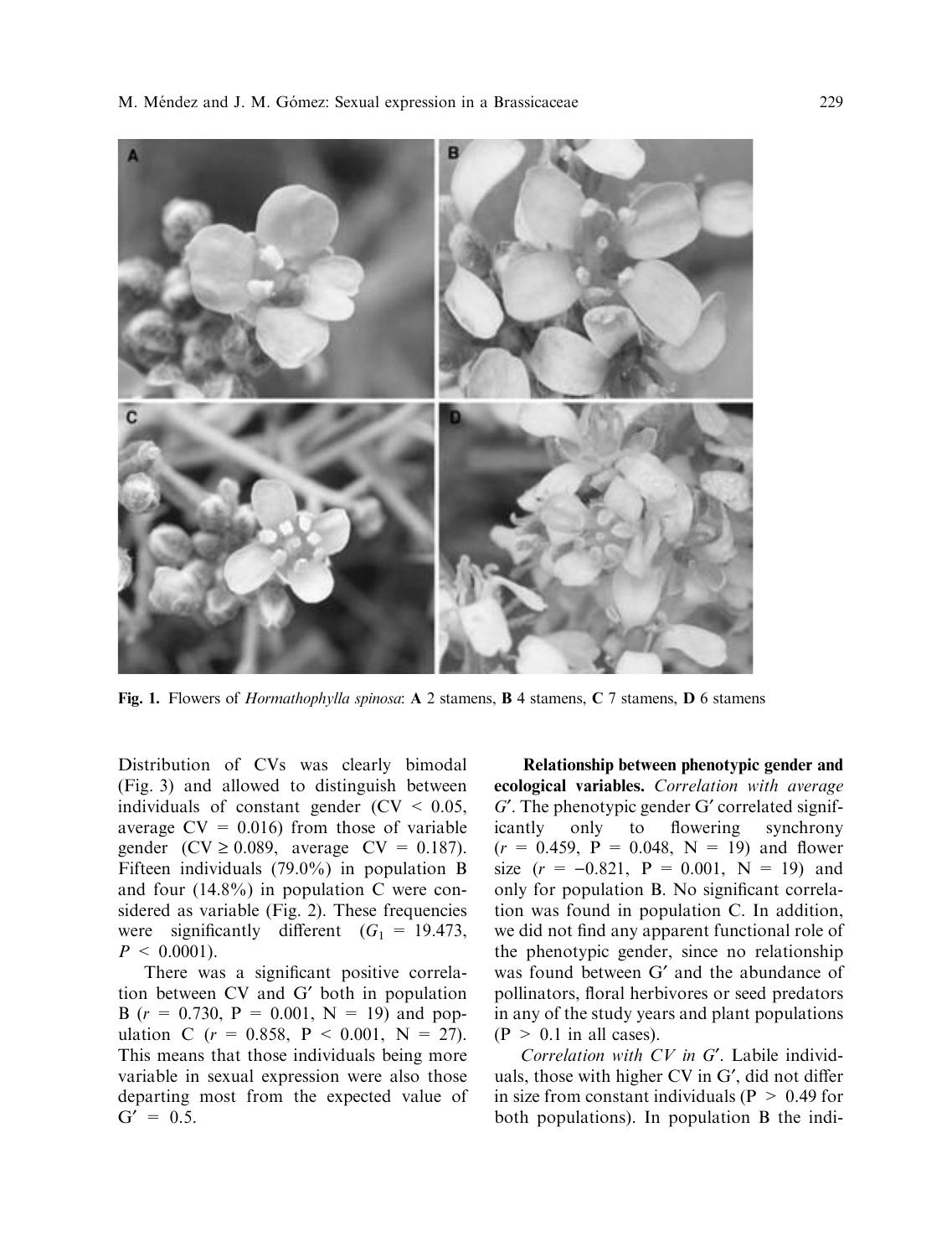| No. stamens             | 1988 |                  | 1989         |      | 1990 |              | 1991 |      |  |
|-------------------------|------|------------------|--------------|------|------|--------------|------|------|--|
|                         | B    | C                | $\, {\bf B}$ | C    | B    | $\mathsf{C}$ | B    |      |  |
| $\boldsymbol{0}$        | 19.7 | 0.2              | 9.5          | 0.8  | 3.1  | 1.2          | 9.4  | 0.8  |  |
| $\mathbf{1}$            | 10.7 | $\theta$         | 2.9          | 0.2  | 9.8  | 0.4          | 5.0  | 2.3  |  |
| $\overline{c}$          | 5.3  | $\boldsymbol{0}$ | 5.2          | 0.4  | 3.6  | 1.1          | 5.5  | 1.0  |  |
| 3                       | 5.2  | 0.2              | 5.8          | 2.0  | 4.2  | 1.7          | 3.9  | 2.0  |  |
| $\overline{\mathbf{4}}$ | 8.8  | 0.8              | 5.4          | 1.6  | 4.9  | 3.6          | 6.4  | 3.3  |  |
| 5                       | 9.6  | 3.2              | 9.5          | 3.8  | 3.3  | 3.1          | 4.6  | 3.3  |  |
| 6                       | 40.5 | 87.8             | 61.5         | 86.0 | 71.0 | 88.8         | 65.2 | 80.7 |  |
| 7                       | 0.2  | 4.3              | 0.0          | 3.9  | 0.0  | 0.1          | 0.0  | 4.5  |  |
| $8\,$                   | 0.0  | 3.0              | 0.0          | 0.8  | 0.0  | 0.0          | 0.0  | 1.8  |  |
| 9                       | 0.0  | 0.5              | 0.0          | 0.2  | 0.0  | 0.0          | 0.0  | 0.3  |  |
| 10                      | 0.0  | 0.0              | 0.0          | 0.2  | 0.0  | 0.0          | 0.0  | 0.0  |  |
| No. Flowers             | 543  | 599              | 515          | 891  | 548  | 811          | 564  | 891  |  |
| $\neq 6$                | 100  | 60.0             | 88.2         | 83.3 | 66.7 | 81.5         | 94.7 | 86.7 |  |
| No. Individuals         | 19   | 20               | 17           | 30   | 18   | 27           | 19   | 30   |  |

Table 1. Variability in stamen number of *Hormathophylla spinosa* at flower and individual levels. Figures are percentage of flowers or individuals per population (B, C) and year (1988–1991) showing the number of stamens indicated in the first column

viduals with high CV had shorter ( $r = -0.645$ ,  $P = 0.004$ ) and more synchronic flowering period  $(r = 0.768, P = 0.0001)$ , and larger flowers ( $r = 0.474$ ,  $P = 0.046$ ).

Effect of phenotypic gender on female reproductive success. Per-flower basis. There was a significant positive correlation between flower size and G'  $(r = 0.91, P = 0.0001,$  $N = 88$  flowers). Furthermore, G' significantly affected fruit production (Table 2). Thus, aborted fruits had on average  $2.31 \pm 0.41$  stamens (N = 26 fruits, 10 plants), whereas ripe fruits had  $3.18 \pm 0.28$ stamens ( $N = 51$  fruits, 10 plants). By contrast, no effect was found on number of seeds per fruit or on seed length (Table 2).

Per-plant basis. G' affected seed set in a negative way in population B (Table 3), suggesting that plants with higher G' produced fewer seeds per fruit than plants with lower G'. Moreover, CV in G' positively affected both fruit and seed set (Table 3), indicating that plants with higher between-year variability in G' had higher fruit and seed production during the four years of study. No apparent effect of CV of G' was found on seed size (Table 3).

## **Discussion**

Brassicaceae is a family with a constant floral formula (Hedge 1976). Very rarely, four carpels have been documented instead of the usual two (Saunders 1923, Arber 1931, Crone and Lord 1993). Until now, the few departures from the usual pattern of six tetradynamous stamens within this family have involved interspecific variation within a genus (e.g. Cardamine, Coronopus, Draba, Lepidium, Rorippa, Teesdalia: Hewson 1982; see Endress 1992 for a review) while keeping stamen constancy within species. Lee et al. (2002) have related the interspecific changes in stamen number in *Lepidium* to changes in ploidy level. The only cases of intraspecific variation in stamen number we have been able to find are Iti lacustris, which has mostly four stamens, rarely six (Garnock-Jones and Johnson 1987), clavata mutants of Arabidopsis thaliana (e.g. Crone and Lord 1993), and Megacarpaea polyandra, with up to 24 stamens (Cheo et al. 2001).

Our results extend this variation and show that H. spinosa has substantial intra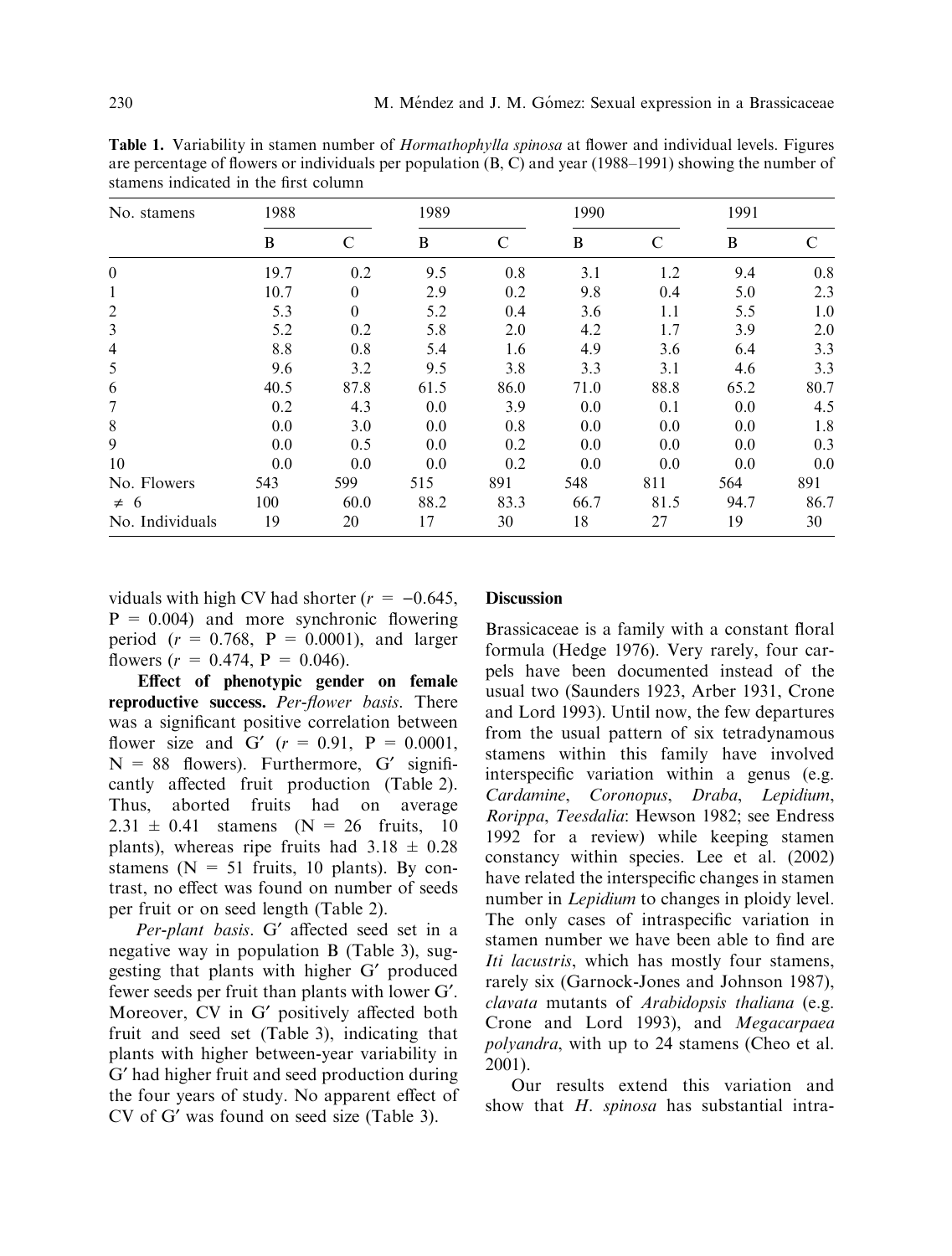specific variation in stamen number, ranging from 0 to 10 stamens per flower in the Sierra Nevada. As in clavata mutants, this is a case of nonhomeotic meristic variation (sensu Levy 1997), because no loss of parts of adjacent whorls or addition of whorls was



Fig. 2. Temporal variation in  $G'$  in populations B (upper pannel) and C (lower pannel). Continuous line and filled diamonds indicate variable individuals; dashed line and open diamonds indicate constant individuals; continuous line and crosses indicate non-classified individuals (less than 3 years of observations)

involved. By contrast to the case of clavata mutants, variability in H. spinosa was limited to stamens and no other floral whorl was modified. In addition, this variation cannot be considered as anecdotal; it was present in a high proportion of individuals in the two populations studied (and in 18 additional populations surveyed in 2004; J. M. Gómez and M. Méndez, unpublished data) and reappeared consistently in all study years. Variation limited to the staminal whorl and widespread presence of this variation make it difficult to consider it as mere noise arising from developmental unstability and beg the question of its functional meaning.

Variation in stamen number allows H. spinosa a broader range of sexual expression than otherwise possible in Brassicaceae. Preliminary pollen counts indicate that pollen production per flower range from 384 in single-staminated flowers to 4555 in six-staminated flowers (J. M. Gómez, unpublished data), with no change in pollen number per anther or pollen viability. Pollen-ovule ratio in flowers thus changes from 96 to 1139 (from facultative autogamy to facultative xenogamy sensu Cruden 1977), obviously influencing the phenotypic gender of the plants and, thus, it has potentially an adaptive value. Variation in stamen number also has other potential influences on male and female fitness, by influencing pollen removal and deposition per visit, as shown by Kudo (2003) for Brassica rapa.

H. spinosa inhabits stressful Mediterranean high-mountain environments. Increased selfing could be favoured in such scenario and it agrees with a higher seed set on a perplant basis with decreasing  $G'$  in population B. In other species, loss of stamens (Svensson 1988, Rodríguez-Riaño et al. 1999) or reduced pollen-ovule ratio (Damgaard and Loeschcke 1994) have been related to increased dependence on selfing, as predicted by models of evolution of mating systems (Charlesworth and Charlesworth 1981, Lloyd 1987). This does not seem a likely explana-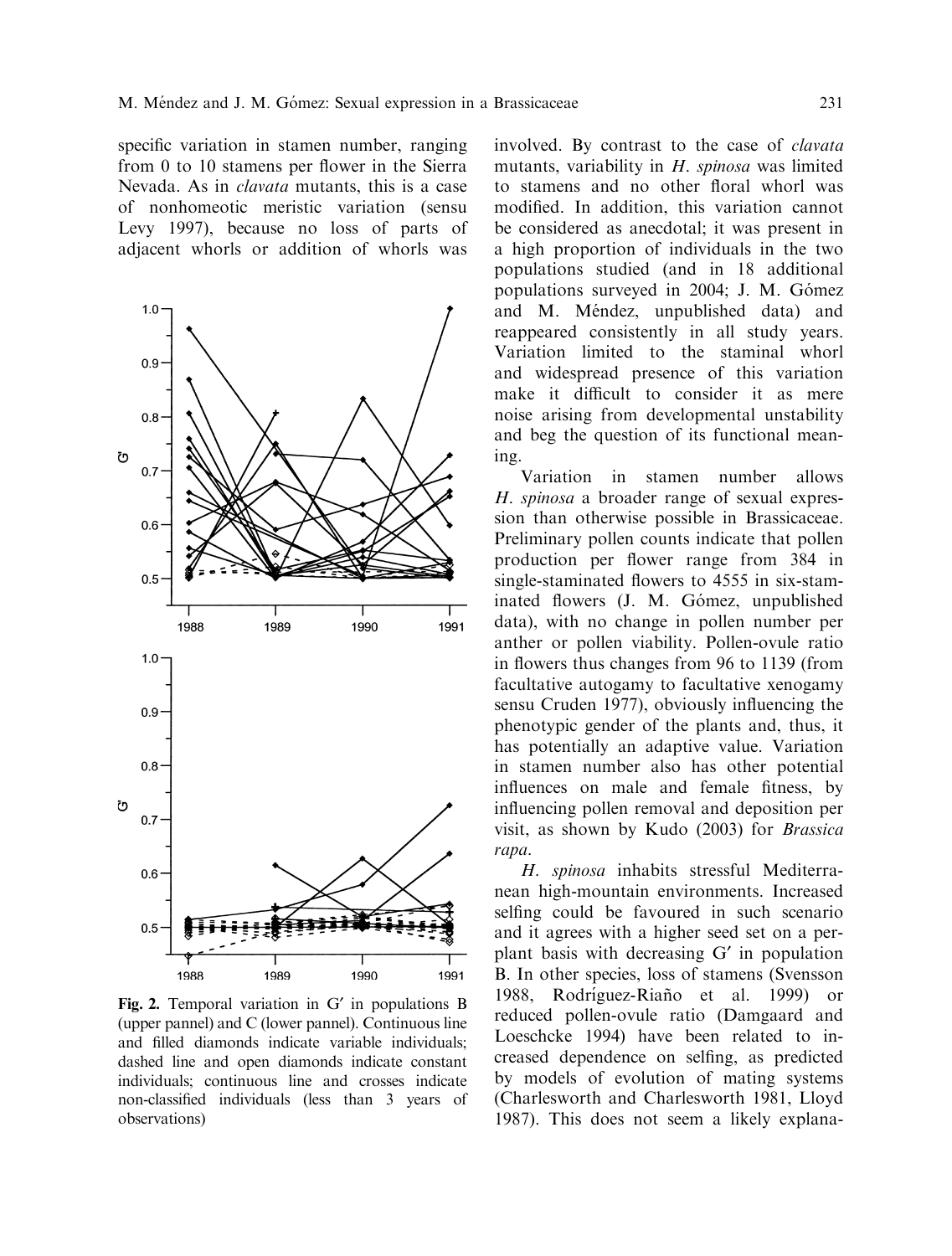

Fig. 3. Frequency distribution of the CV in G'. CV is calculated using G' of the same individual in different years

| Table 2. Generalized Linear Models showing the effect of number of stamens on female reproductive |  |  |  |  |  |  |  |
|---------------------------------------------------------------------------------------------------|--|--|--|--|--|--|--|
| success on a per-flower basis                                                                     |  |  |  |  |  |  |  |

| df |               |        |                  |       | Seed length     |        |  |
|----|---------------|--------|------------------|-------|-----------------|--------|--|
|    | Wald $\chi^2$ |        | Wald $\chi^2$    |       |                 |        |  |
|    | 20.99         | 0.0003 | 6.504            | 0.165 | 3.888           | 0.0003 |  |
|    | 1.34          | 0.511  | 2.560            | 0.278 | $-1.234$        | 0.224  |  |
|    | 6.35          | 0.042  | 3.786            | 0.151 | $-1.302$        | 0.200  |  |
|    | 77/45         |        | Fruit production |       | Seeds per fruit |        |  |

tion in our case, for several reasons. First, H. spinosa is not pollen limited in the studied populations (Gómez and Zamora 1996). Second, this hypothesis does not account for the increase in stamen number in the high altitude population C. Third, seed set on a per-flower basis was higher in flowers with higher number of stamens, which is the opposite pattern to the one predicted if selfing would increase with decreasing stamen number. A more comprehensive assessment of the selfing hypothesis, however, is warranted and should include direct measures of self-pollination in flowers differing in stamen number, as well as inbreeding depression in the resulting seeds.

Another possibility is that variation in stamen number is a way to adjust phenotypic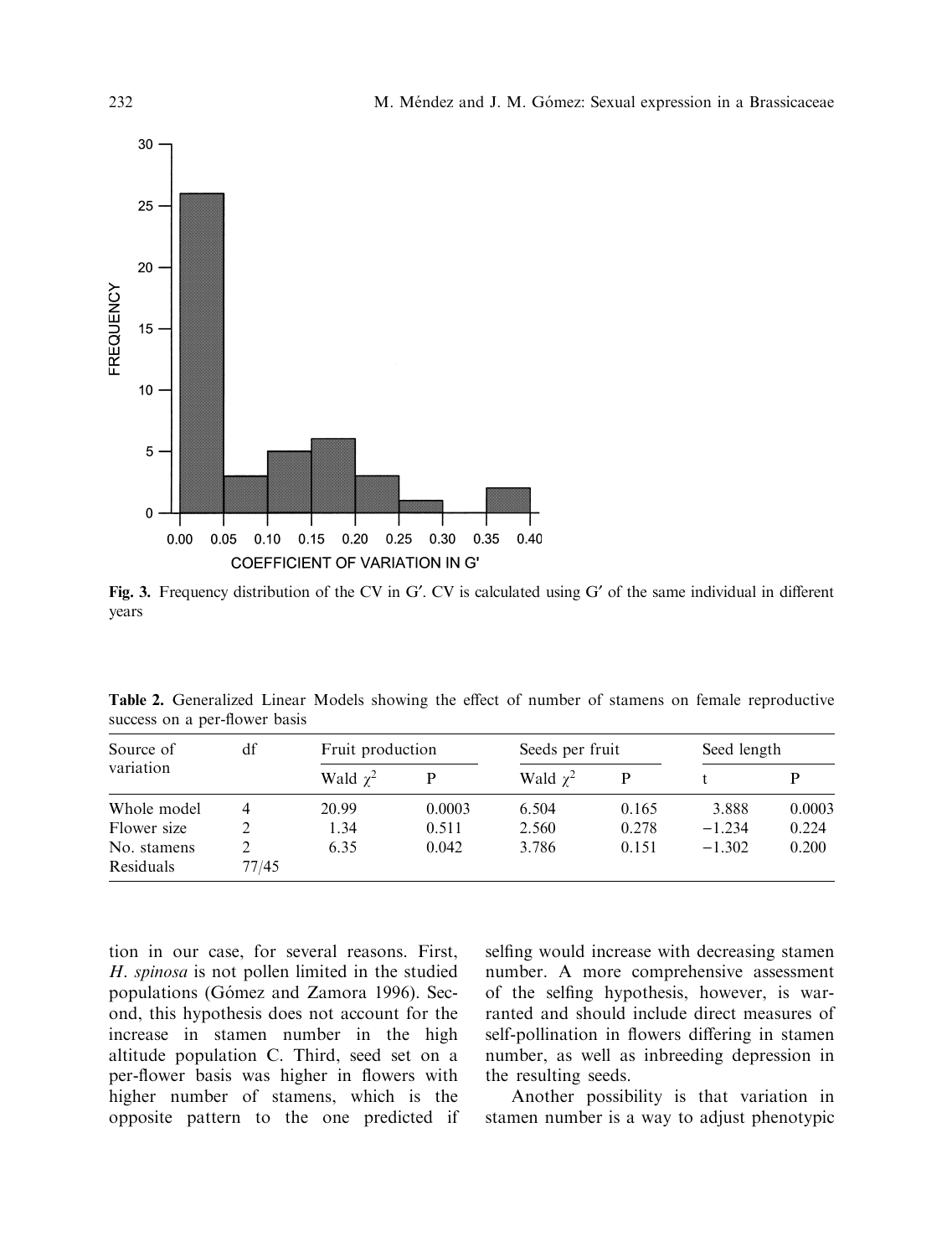M. Méndez and J. M. Gómez: Sexual expression in a Brassicaceae 233

|                   | Population B        |                       | Population C |                     |                  |             |  |
|-------------------|---------------------|-----------------------|--------------|---------------------|------------------|-------------|--|
|                   | Coefficient         | P<br>$\boldsymbol{t}$ |              | Coefficient         | $\boldsymbol{t}$ | $\mathbf P$ |  |
| Fruit set         |                     |                       |              |                     |                  |             |  |
| Plant area        | $-0.03 \pm 0.01$    | $-2.63$               | 0.02         | $0.01 \pm 0.01$     | 0.85             | 0.41        |  |
| Flower production | $0.04 \pm 0.01$     | 2.90                  | 0.01         | $-0.01 \pm 0.01$    | $-2.28$          | 0.04        |  |
| G'                | $-169.79 \pm 86.06$ | $-1.97$               | 0.07         | $101.13 \pm 182.66$ | 0.55             | 0.59        |  |
| $CV_{G'}$         | $1.21 \pm 0.57$     | 2.12                  | 0.05         | $-0.46 \pm 0.97$    | $-0.47$          | 0.64        |  |
| Seed set          |                     |                       |              |                     |                  |             |  |
| Plant area        | $-0.00 \pm 0.02$    | $-1.49$               | 0.16         | $0.00 \pm 0.00$     | 0.71             | 0.49        |  |
| Flower production | $0.00 \pm 0.00$     | 1.55                  | 0.15         | $0.00 \pm 0.00$     | 0.41             | 0.68        |  |
| G'                | $-4.35 \pm 1.47$    | $-2.96$               | 0.01         | $1.09 \pm 9.70$     | 0.11             | 0.91        |  |
| $CV_{G'}$         | $0.03 \pm 0.01$     | 2.67                  | 0.02         | $0.03 \pm 0.05$     | 0.54             | 0.60        |  |
| Seed length       |                     |                       |              |                     |                  |             |  |
| Plant area        | $0.01 \pm 0.01$     | 1.05                  | 0.31         | $0.00 \pm 0.00$     | 0.02             | 0.98        |  |
| Flower production | $0.00 \pm 0.00$     | $-0.82$               | 0.43         | $-0.00 \pm 0.00$    | $-0.81$          | 0.43        |  |
| G'                | $20.10 \pm 24.61$   | 0.82                  | 0.43         | $55.00 \pm 36.82$   | 1.49             | 0.16        |  |
| $CV_{G'}$         | $-0.07 \pm 0.15$    | $-0.46$               | 0.65         | $-0.09 \pm 0.19$    | $-0.46$          | 0.65        |  |

Table 3. Generalized Linear Model showing the effects of phenotypic gender (G') and interannual variation in G' ( $CV<sub>G'</sub>$ ) on female reproductive success on a per-plant basis. G', Fruit set, Seed set and Seed length are average figures for the four study years

gender to fitness perspectives unrelated to selfing, such as resource level, herbivore or pollinator abundance (Freeman et al. 1980, Lloyd and Bawa 1984, Parra-Tabla et al. 2004). Interannual variation in stamen number indicated that this is a plastic trait and, in principle, susceptible to be adjusted according to resources available for reproduction. Adjustment to resource levels faces the difficulty that no correlation was found between G' and plant size, our estimate of resource availability, or to herbivory, an evident source of stress which has been proposed to affect gender expression (Ashman, 2002). G' in a given year was not correlated to fruit set in the previous year, either (results not shown). Therefore, at present it is difficult to assess if interplant and interannual variability in G' corresponded to changes in stress levels, and whether those adjustments were adaptive. Nevertheless, more accurate estimates of resource levels, such as carbohydrate or nutrient levels in plant tissues, could be responsible for interplant and interannual variation and will require attention in the future.

Temporal variation in  $G'$  in the two populations studied indicated the existence of two kinds of individual trajectories: (a) trajectories showing a sexual expression with  $G'$  consistently equal or very close to 0.5, and (b) trajectories showing sporadic significant departures from  $G' = 0.5$ . With the present data it is not possible to know whether those trajectories indicate intrinsic differences or whether, given enough time, each individual in a population would eventually show an episode of significant modification of G'. In either case, slight departure from  $G' = 0.5$  could probably be interpreted as mere ''noise'' with no adaptive function while significant departures from  $G' = 0.5$ could reflect the opportunities of high gain in female fitness due to individual circumstances (accumulation of resources, etc.). Interestingly, individuals with a higher  $CV$  in  $G'$ showed a higher average fitness across the four study years. This could be interpreted as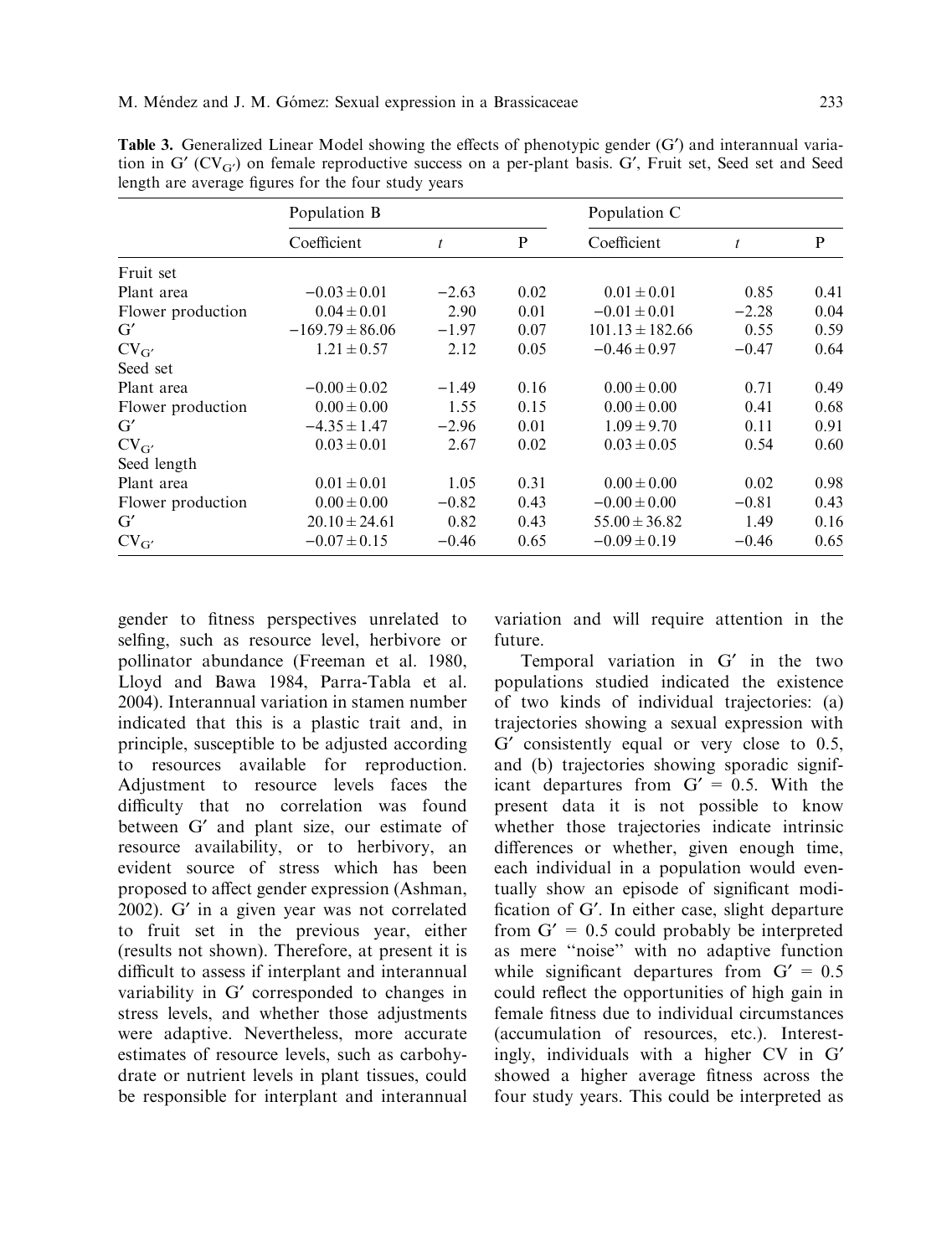an advantage in modifying gender expression, compared to a non-flexible sexual expression.

The lack of relationship between G' and female reproductive output can be partially explained because there was no effect of phenotypic gender on pollinator attraction. Most studies reporting variability in gender have also reported that plants allocating more to pollen production usually attract more pollinators, mostly mediated by an increase in flower size or advertisement (Raphanus sativus, Stanton and Preston 1988, Ipomopsis aggregata, Campbell 1992). In our case, although plants producing more stamens were also those producing larger flowers, we did not find any effect on pollinator visitation rate. H. spinosa is pollinated in the Sierra Nevada by a very diverse assemblage of very generalist pollinators (Gómez and Zamora 1999). Many of these pollinators, like ants or small flies, visit the flowers looking for nectar. Thus, any change in pollen production, if not followed by changes in nectar, would be irrelevant for pollinator attraction.

Pollinators could have mediated differential reproductive success on a per-flower basis in line with the results of Kudo (2003). In Brassica rapa, removal of long stamens decreased pollen deposition and increased removal of pollen per visit. If applicable to H. spinosa, few-staminated flowers would be more efficient in pollen donation and less efficient in pollen receipt, at least per visit. This decreased efficiency in poller receipt could explain the positive relationship between stamen number and seed set per flower. Applicability of Kudo's results to  $H$ . spinosa is dependent on the extent to which those results hold with changes in flower size (smaller in  $H$ . spinosa compared to  $B$ . rapa) and pollinators (Bombus occidentalis in Kudo's experiments; a diverse array of visitors in H. spinosa).

Between-population differences in stamen number variation could be related to differences in the local pollinator assemblage. The main pollinators in population B are nectareating ants and flies, whereas in population C flowers are mostly visited by pollen-gathering bees (Gómez and Zamora 1999). Wind is also a pollen dispersal vector in the higher altitude populations of  $H$ . spinosa (Gómez and Zamora 1996) and this could provide fitness advantage to plants with excess stamens in their flowers. However, although those are plausible hypotheses, broader population sampling will be necessary to test their validity.

In conclusion, we documented an unusual amount of variation in stamen number in H. spinosa. This meristic variation was widespread and plastic, suggesting its functional role in the adjustment of phenotypic gender. Lack of correlation between phenotypic gender and plant size, pollinator or herbivore abundance, as well as inconsistent effects on female reproductive success on a per-flower basis vs. on a per-plant basis, rendered adaptive explanations in terms of selfing or resource adjustment unsatisfactory with the data available. However, averaged across four study years, individuals showing more variation in phenotypic gender had higher female reproductive success than those with a constant phenotypic gender, suggesting an advantage for labile sexual expression. Although our results do not easily conform to any adaptive explanation, this remarkable example of breakdown of trait canalization offers the possibility of exploring an undeveloped field in evolutionary biology, i.e. the mechanisms and ultimate causes responsible for the maintenance of fixed characteristics (cf. Conner and Agrawal 2005, for cotyledon number). Detailed studies of resource economy, inbreeding depression and male reproductive success could help to clarify the fitness consequences of meristic variation in stamen number.

We thank an anonymous referee for helpful comments on the manuscript. The headquarters of the Sierra Nevada National Park gave unvaluable support and facilities for field work.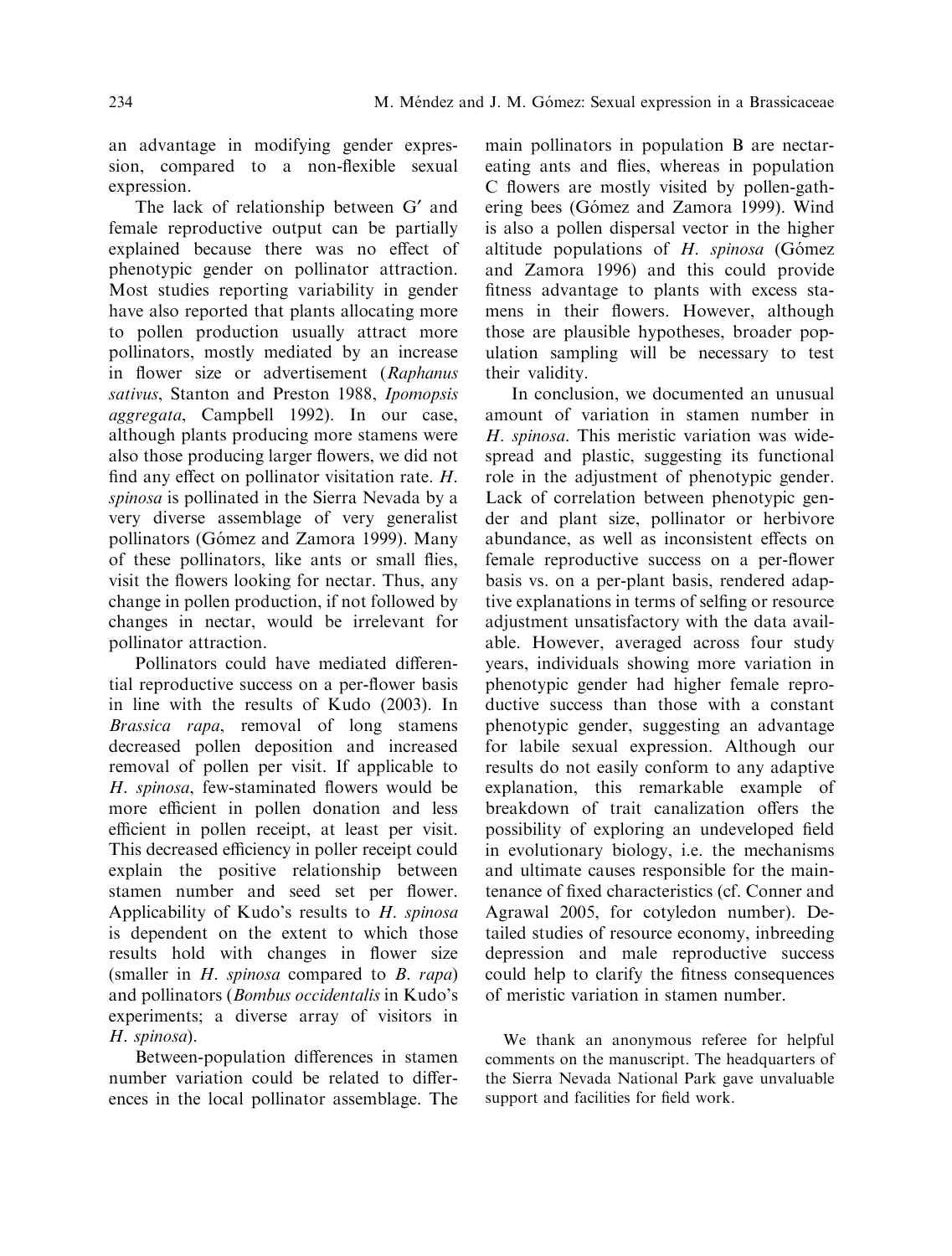#### References

- Arber A. (1931) Studies in floral morphology ii. On some normal and abnormal crucifers: with a discussion on teratology and atavism. New Phytol. 30: 172–203.
- Ashman T.-L. (2002) The role of herbivores in the evolution of separate sexes from hermaphroditism. Ecology 83: 1175–1184.
- Bawa K. S., Webb C. J. (1983) Floral variation and sexual differentiation in Muntingia calabura (Elaeocarpaceae), a species with hermaphrodite flowers. Evolution 37: 1271–1282.
- Campbell D. R. (1992) Variation in sex allocation and floral morphology in Ipomopsis aggregata (Polemoniaceae). Amer. J. Bot. 79: 516–521.
- Castroviejo S., Aedo C., Gómez-Campo C., Laínz M., Montserrat P., Morales R., Muñoz-Garmendia F., Nieto-Feliner G., Rico E., Talavera S., Villar L. (1993) Flora Iberica: plantas vasculares de la Península Ibérica e Islas Baleares. Vol. IV. Cruciferae-Monotropaceae. Real Jardín Botánico, Madrid. pp. 1-730.
- Charlesworth D., Charlesworth B. (1981) Allocation of resources to male and female functions in hermaphrodites. Biol. J. Linn. Soc. 15: 57–74.
- Charnov E. L. (1982) The theory of sex allocation. Princeton University Press, Princeton. pp. 1–355.
- Cheo T.-Y., Lu L., Yang G., Al-Shehbaz I., Dorofeev V. (2001) Megacarpaea. Flora of China 8: 39–40.
- Conner J. K., Agrawal A. A. (2005) Mechanisms of constraints: the contributions of selection and genetic variance to the maintenance of cotyledon number in wild radish. J. Evol. Biol. 18: 238–242.
- Crone W., Lord E. M. (1993) Flower development in the organ number mutant clavata1-1 of Arabidopsis thaliana (Brassicaceae). Amer. J. Bot. 80: 1419–1426.
- Cruden R. W. (1977) Pollen-ovule ratios: a conservative indicator of breeding systems in flowering plants. Evolution 31: 32–46.
- Damgaard C., Loeschcke V. (1994) Genotypic variation for reproductive characters, and the influence of pollen-ovule ratio on selfing rate in rape seed (Brassica napus). J. Evol. Biol. 7: 599– 607.
- Ellstrand N. C. (1983) Floral formula inconstancy within and among plants and populations of Ipomopsis aggregata (Polemoniaceae). Bot. Gaz. 144: 119–123.
- Ellstrand N. C., Mitchell R. J. (1988) Spatial and temporal patterns of floral inconstancy in plants and populaions of Ipomopsis aggregata (Polemoniaceae). Bot. Gaz. 149: 209–212.
- Ellstrand N. C., Lord E. M., Eckard K. J. (1984) The inflorescence as a metapopulation of flowers: position-dependent differences in function and form in the cleistogamous species Collomia grandiflora Dougl. Ex Lindl. (Polemoniaceae). Bot. Gaz. 145: 329–333.
- Endress P. K. (1990) Patterns of floral construction in ontogeny and phylogeny. Biol. J. Linn. Soc. 39: 153–175.
- Endress P. K. (1992) Evolution and floral diversity: the phylogenetic surroundings of Arabidopsis and Antirrhinum. Int. J. Pl. Sci. 153: S106–S122.
- Eriksson O. (1987) Regulation of seed set and gender variation in the hermaphroditic plant Potentilla anserina. Oikos 49: 165–171.
- Freeman D. C., Harper K. T., Charnov E. L. (1980) Sex change in plants: old and new observations and new hypotheses. Oecologia 47: 222–232.
- Garnock-Jones P. J., Johnson P. N. (1987) Iti lacustris (Brassicaceae), a new genus and species from southern New Zealand. New Zealand J. Bot. 25: 603–610.
- Gómez J. M. (1993) Phenotypic selection on flowering synchrony in a high mountain plant, Hormathophylla spinosa (Cruciferae). J. Ecol. 81: 605–613.
- Gómez J. M., González-Megías A. (2002) Asymmetrical interactions between ungulates and phytophagous insects: being different matters. Ecology 83: 203–211.
- Gómez J. M., Zamora R. (1994) Top-down effects in a tritrophic system: parasitoids enhance plant fitness. Ecology 75: 1023–1030.
- Gómez J. M., Zamora R. (1996) Wind-pollination in high-mountain populations of Hormathophylla spinosa (Cruciferae). Amer. J. Bot. 83: 580–585.
- Gómez J. M., Zamora R. (1999) Generalization vs. specialization in the pollination system of Hormathophylla spinosa (Cruciferae). Ecology 80: 796–805.
- Gómez J. M., Zamora R. (2000) Spatial variation in the selective scenarios of Hormathophylla spinosa (Cruciferae). Amer. Naturalist 155: 657–668.
- Hall J. C., Sytsma K. J., Iltis H. H. (2002) Phylogeny of Capparaceae and Brassicaceae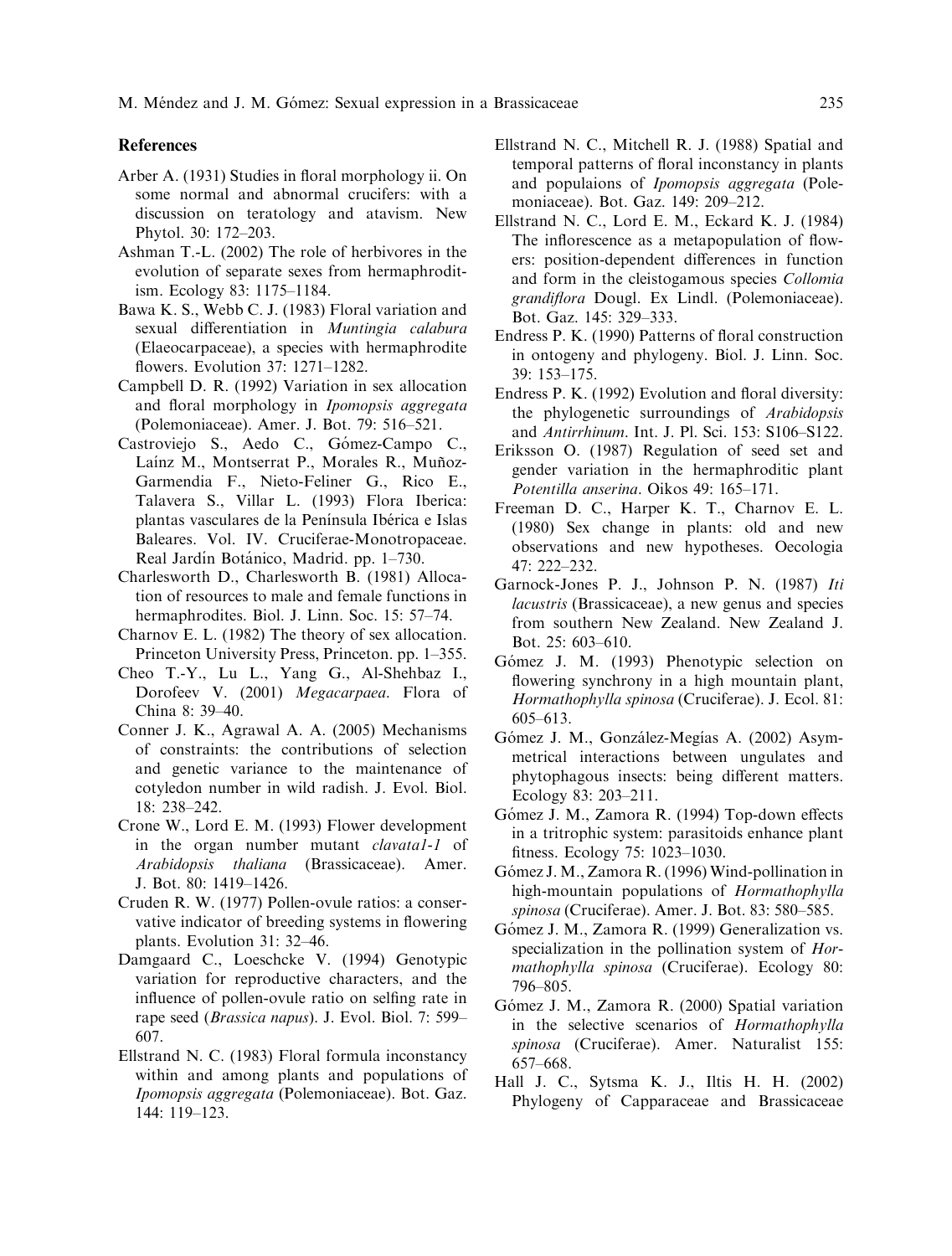based on chloroplast sequence data. Amer. J. Bot. 89: 1826–1842.

- Havens K., Preston K. A., Richardson C., Delph L. F. (1995) Nutrients affect allocation to male and female function in Abutilon theophrasti (Malvaceae). Amer. J. Bot. 82: 726–733.
- Hedge I. C. (1976) A systematic and geographical survey of the Old World Cruciferae. In: Vaughan J. G., Macleod A. J., Jones B. M. G. (eds.) The biology and chemistry of the Cruciferae. Academic Press, London, pp. 1–45.
- Hewson H. J. (1982) Brassicaceae. Flora of Australia 8: 231–357.
- Huether C. A. Jr. (1968) Exposure of natural genetic variability underlying the pentamerous corolla constancy in Linanthus androsaceus ssp. androsaceus. Genetics 60: 123–146.
- Huether C. A. Jr. (1969) Constancy of the pentamerous corolla phenotype in natural populations of Linanthus. Evolution 23: 572– 588.
- Inoue H., Takahashi B. (1991) Scanning electronmicroscope observation of abnormal flowers and their frequency in avocado trees. J. Jap. Soc. Hortic. Sci. 59: 703–710.
- Ishii H. S., Sakai S. (2002) Temporal variation in floral display size and individual floral sex allocation in racemes of Narthecium asiaticum (Liliaceae). Amer. J. Bot. 89: 441–446.
- Klinkhamer P. G. L., De Jong T. J. (1993) Phenotypic gender in plants: effects of plant size and environment on allocation to seeds and flowers in Cynoglossum officinale. Oikos 67: 81– 86.
- Kudo G. (2003) Anther arrangement influences pollen deposition and removal in hermaphrodite flowers. Funct. Ecol. 17: 349–355.
- Kudo G., Maeda T., Narita K. (2001) Variation in floral sex allocation and reproductive success within inflorescences of *Corydalis ambigua* (Fumariaceae): pollination efficiency or resource limitation? J. Ecol. 89: 48–56.
- Lee J. Y., Mummenhof K., Bowman J. L. (2002) Allopolyploidization and evolution of species with reduced floral structure in *Lepidium* L. (Brassicaceae). Proc. Natl. Acad. Sci. USA 99: 16835–16840.
- Levy F. (1997) Nonhomeotic meristic flower mutants in Phacelia dubia. J. Heredity 88: 31–37.
- Lloyd D. G. (1987) Allocations to pollen, seeds and pollination mechanisms in self-fertilizing plants. Funct. Ecol. 1: 83–89.
- Lloyd D. G., Bawa K. S. (1984) Modification of the gender of seed plants in varying conditions. Evol. Biol. 17: 255–338.
- Mazer S. J., Nakamura R. R., Stanton M. L. (1989) Seasonal changes in components of male and female reproductive success in Raphanus sativus L. (Brassicaceae). Oecologia 81: 345– 353.
- Méndez M., Traveset A. (2003) Sexual allocation in single-flowered individuals of a hermaphroditic species in relation to plant and flower size. Oecologia 137: 69–75.
- Parra-Tabla V., Rico-Gray V., Carbajal M. (2004) Effect of defoliation on leaf growth, sexual expression and reproductive success of Cnidoscolus aconitifolius (Euphorbiaceae). Pl. Ecol. 173: 153–160.
- Pickering C. M., Ash J. E. (1993) Gender variation in hermaphrodite plants: evidence from five species of alpine Ranunculus. Oikos 68: 539–548.
- Piper J. G., Waite S. (1988) The gender role of flowers of broad leaved helleborine, Epipactis helleborine (L.) Crantz (Orchidaceae). Funct. Ecol. 2: 35–40.
- Rodríguez-Riaño T., Ortega-Olivencia A., Devesa J. A. (1999) Types of androecium in the Fabaceae of SW Europe. Ann. Bot. 83: 109–116.
- Saunders E. R. (1923) A reversionary character in the stock (Matthiola incana) and its significance in regard to the structure and evolution of the gynoecium in the Rhoedales, the Orchidaceae, and other families. Ann. Bot. 37: 451–482.
- Stanton M. L., Preston R. E. (1988) A qualitative model for evaluating the effects of flower attractiveness on male and female fitness in plants. Amer. J. Bot. 75: 540–544.
- Svensson L. (1988) Inbreeding, crossing and variation in stamen number in Scleranthus annuus (Caryophyllaceae), a selfing annual. Evol. Trends Plants 2: 31–37.
- Takhtajan A. (1991) Evolutionary trends in flowering plants. Columbia University Press, New York. pp. 1–241.
- Wilson F. D., Stapp B. R. (1979) Flowers with abnormal numbers of involucral bracts in cotton. Crop Sci. 19: 204–208.